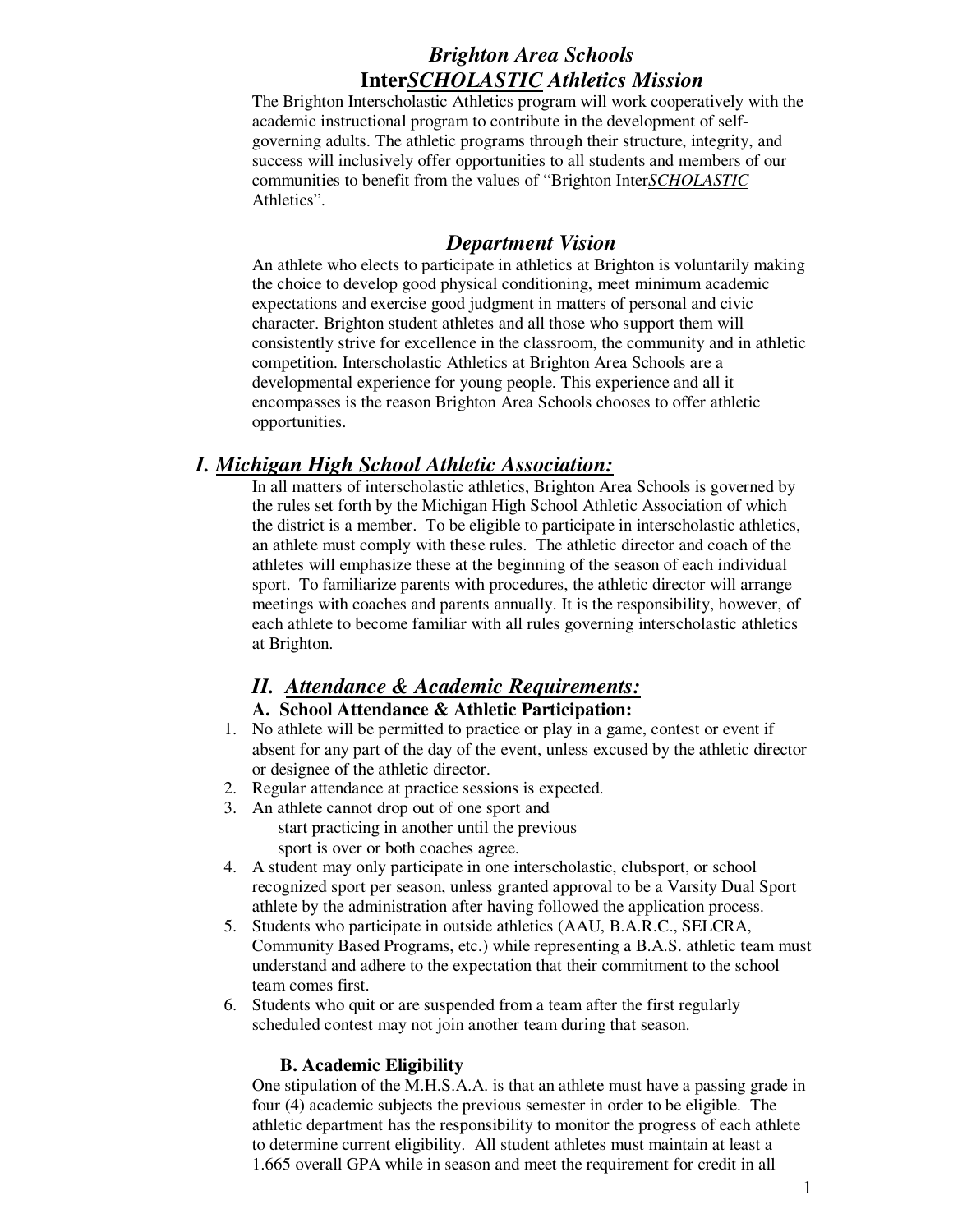classes. *Academic grade checks will be based on the 1st & 3rd marking period and the 1st and 2nd semester grades of student athletes.* Ineligible student athletes will not be eligible to compete from the first Monday immediately following notification from school administration or coach. Ineligible student athletes may regain eligibility by picking up from the athletic office an eligibility reinstatement form from the athletic department office on Wednesday of their second academic week of ineligibility and every week thereafter. The reinstatement form must be submitted and validated by the athletic office prior to the student athlete competing. Reinstatement if validated will be effective beginning the following Monday and not before unless the reinstatement is due to a clerical error.

### *III. Bulldog Expectations – Looking in the Mirror* **A. Competition Expectations:**

- 1. Fair Play at all times.
- 2. Playing for the joy of playing and for success of the team.
- 3. Playing hard to the end of the contest regardless of the score.
- 4. Keeping one's head and playing the game, not talking it.
- 5. Respect for officials with the understanding that officials are present to enforce the rules.
- 6. That an athlete should not quit, cheat, bet, or "grandstand". **B. School & Team Expectations:**
- 1. Out-of-school and out-of-town conduct beyond reproach.
- 2. Faithful completion of schoolwork as practical evidence of loyalty to school and team.
- 3. Complete observance of training rules as duty to self, team, and school. **C. Sportsmanship Expectations:**
- 1. Treat visiting teams and officials as guests and extend every courtesy to them.
- 2. Give opponents full credit when they win.
- 3. Learn to accept responsibility for losses and or shortcomings while focusing on improvement.
- 4. Act with modesty and consideration when one's own team wins.
- 5. An athlete will not taunt when the team wins or blame the officials when it loses.

**D. Athletic Communication Chain** *–* Appropriate, honest and consistent communication by all parties is a building block for success. To this effect all parties are reminded of two key ingredients to assist the process outlined below **– Appropriate Time & Appropriate Place***.* 

Step 1: Participant to Coach.

Step 2: Participant & Parent-Guardian to Coach.

Step 3: Participant & Parent-Guardian to Athletic Director & Coach.

#### *Prior to practice, after practice, or by appointment & in a private setting is when coaches will be available to speak with student athletes & parents regarding any concerns they may have.*

Brighton coaches are instructed to not entertain discussion on program concerns before, during, or after contests or during practices. These times are dedicated to preparation, team time, and cool down time. If approached in a public setting during these times, coaches will express a willingness to meet, and either schedule a meeting date and time or provide contact information so a meeting can be arranged.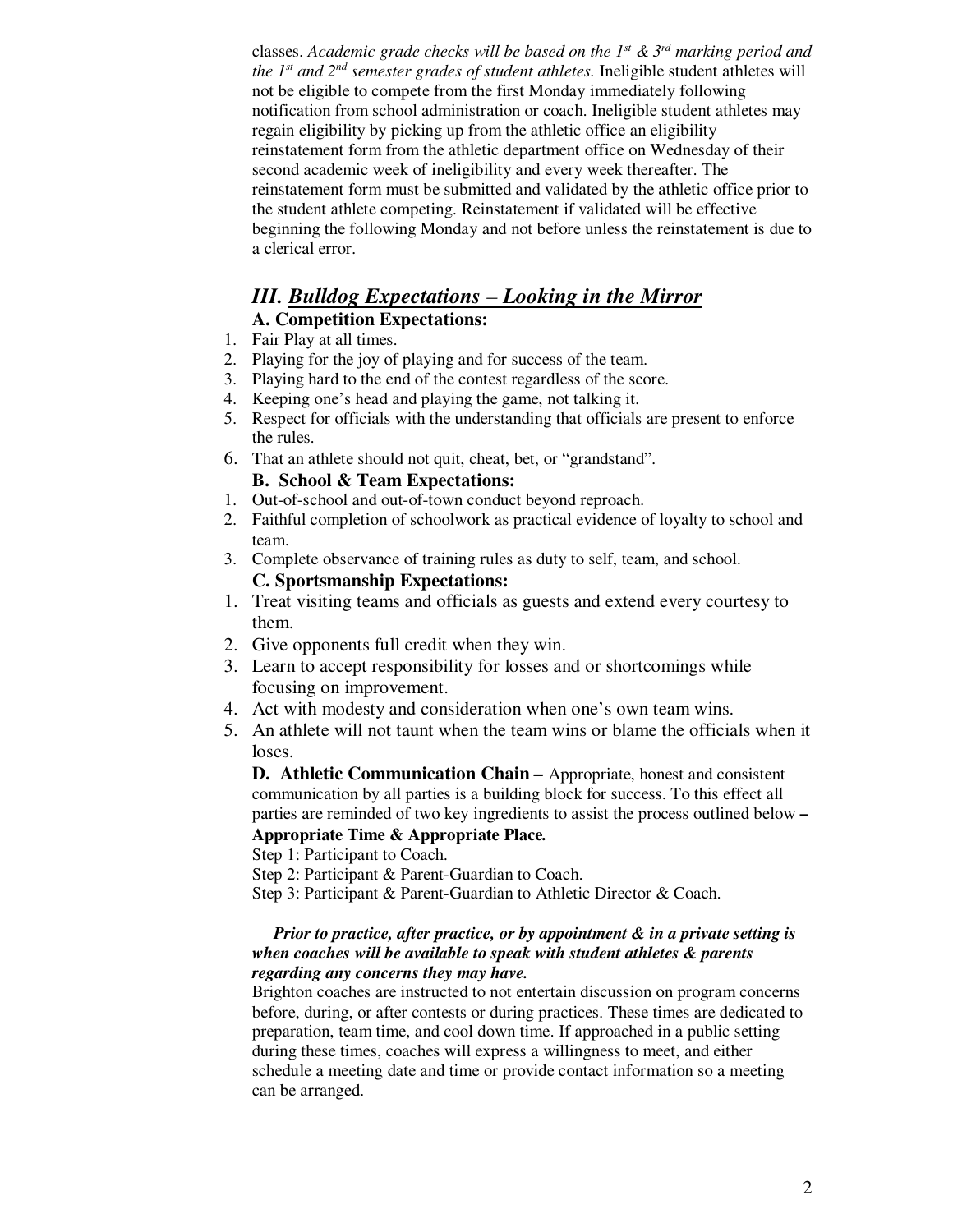# *IV. Application of the Student Athlete Academic and Citizenship Agreement.*

Student Athletes are required to abide by the Brighton Academic and Citizenship Agreement at all times and at all places. When a student voluntarily participates in interscholastic athletics, he/she agrees to abide by the agreement throughout his/her school career. A student may neither attend try-outs nor practice with a team until he/she has submitted, along with a physical form, a signed acknowledgement form, including a parent/guardian signature, agreeing to abide by the Student Athlete Academic and Citizenship Agreement. This agreement applies equally for male and female athletes, candidates, members, and managers of all athletic teams. The agreement will be enforced for all athletes from the first day of signing until the termination of the student's athletic experience at Brighton. This agreement will be continuously in force throughout the athlete's career. Student athletes will be asked to recommit to its guidelines, upon any revisions of the agreement which are non-clerical in nature. An athlete who violates the agreement will be subject to disciplinary action as outlined in the consequence provisions of the Academic and Citizenship Agreement. Note: Any suspensions from activities as a result of this agreement or other school discipline do not effect any financial commitments made as a result of the student's participation (fees, spirit wear, camp fees, etc...).

## *V.**Standards of Conduct*

The following behaviors constitute a violation of the Student Athlete Academic and Citizenship Agreement and are subject to disciplinary action as outlined in the "Consequences" section of the agreement:

- **A.** Use, possession, distribution, or being under the influence of those substances listed in items 1-6 below. For purposes of this section of the agreement, the term "distribution" includes the "hosting" of a gathering of two or more persons at which any of the substances listed in items 1-6 are used:
	- 1. Tobacco or tobacco products in any form;
	- 2. Alcohol or alcoholic beverages in any form;
	- 3. Illegal drugs, including but not limited to those substances defined as "controlled substances" pursuant to federal and/or state statute;

4. Steroids, human growth hormones or other controlled performance-enhancing drugs;

5. Substances purported to be illegal, abusive, or performance enhancing, i.e., "look alike" drugs, and;

6. Prescription drugs which are misused

**Note:** It shall not be a violation of this agreement for an athlete to use or possess prescription medicine when taken pursuant to a legal prescription issued by a licensed healthcare practitioner or an over-the-counter medicine taken pursuant to the advice of a licensed healthcare practitioner for which permission to use in school has been granted pursuant to Board Policy. An athlete shall notify his or her coach if he or she is taking prescription or non-prescription medicine.

**B.** An established violation of federal, state or local law or ordinance, including felony or misdemeanor acts other than minor traffic offenses. This will result in disciplinary action as outlined in the consequences section of this agreement.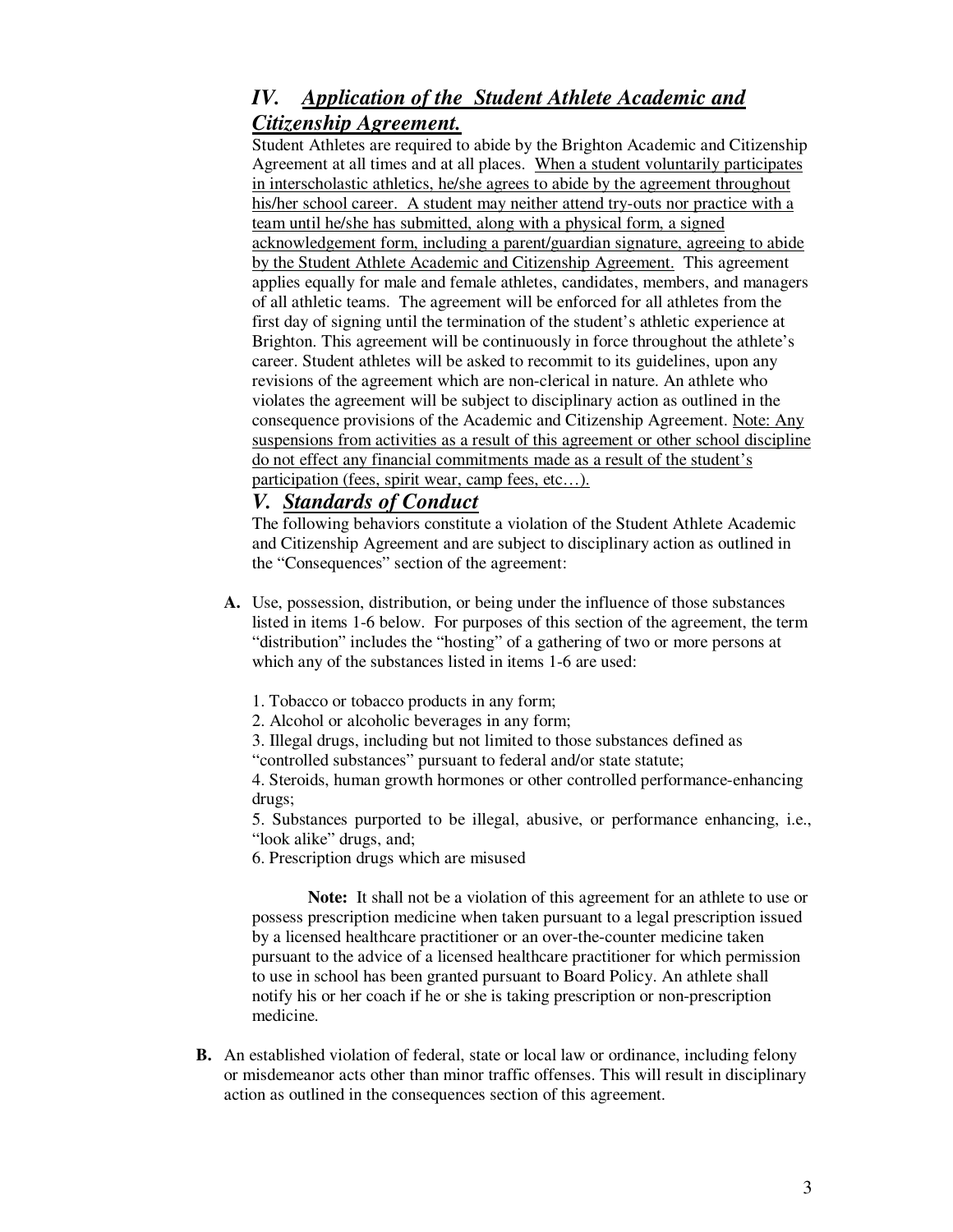- **C. Acceptable Use Communications** It is expected that each member of an athletic team will express a high degree of loyalty to the members of the team and the coach. Excessive displays of disloyalty could result in disciplinary action. Student athletes are not to upload or post to social media websites or mechanisms content, including but not limited to, any comments photographs, videos, or other materials that reflect negatively upon themselves, the team, or the school. Consequences for such actions may include suspension or dismissal from the team as well as school discipline.
- **D.** Persistent disobedience or gross misconduct or other misconduct, as described in Brighton School's Student Handbooks, will result in a penalty as provided in VI.A.
- **E.** Gambling: Gambling is prohibited. This conduct will result in disciplinary action ranging from warning to dismissal from Brighton Area School Athletics. Violations will also be referred to school administration and may be punishable by law.
- **F.** Hazing: Hazing has been made a crime by State of Michigan Law in 2004. Any type of hazing, defined as harassing by unnecessary banter, ridicule, or criticism, or by exacting unnecessary or disagreeable acts, as an initiation activity, team tradition, etc. by an individual or a group is punishable by law. This conduct is unacceptable and will result in disciplinary action ranging from a warning to dismissal from Brighton Area School's athletic programs.

### *VI. Consequences*

#### **A. Conduct Offenses and Standards:**

- 1. Violations of the Academic and Citizenship Agreement will be addressed by the Athletic Director who will determine an appropriate penalty for the violation. A student may be suspended pending the resolution of any criminal charges.
- 2. Any student suspended from school pursuant to the Student Handbook, is automatically restricted from participation in or attendance at any school sponsored athletic activity for the duration of the out-of-school suspension.
- 3. A team may have specific rules written by the coach, approved by the athletic director, and established by the coach at the first meeting of the season. Violations of team rules will be addressed by the coach. These rules will not supercede items covered in this agreement.
- 4. In the event that school policies, procedures, and or this agreement do not cover situations that arise, the administration reserves the right to establish such rules, conditions, and consequences to respond effectively to unanticipated or unique circumstances to be applied prospectively and to inform all affected individuals and/or groups. New rules or consequences will apply only after the date of their enactment.

#### **B. Substance Abuse Offenses:**

Violation of conduct standards V.A., 1-6 above. The use, possession or distribution of alcohol, tobacco and other non-permitted drugs is prohibited. Research provides evidence that students involved with controlled substances have increased truancy, poor academic performances, a loss of personal motivation, and a general lack of concern for citizenship and ethics. Students involved with controlled substances will be dealt with in a responsive manner. Parent involvement will be sought immediately. Disciplinary action will be in accordance with the Student Handbook and may lead to long-term suspension or expulsion.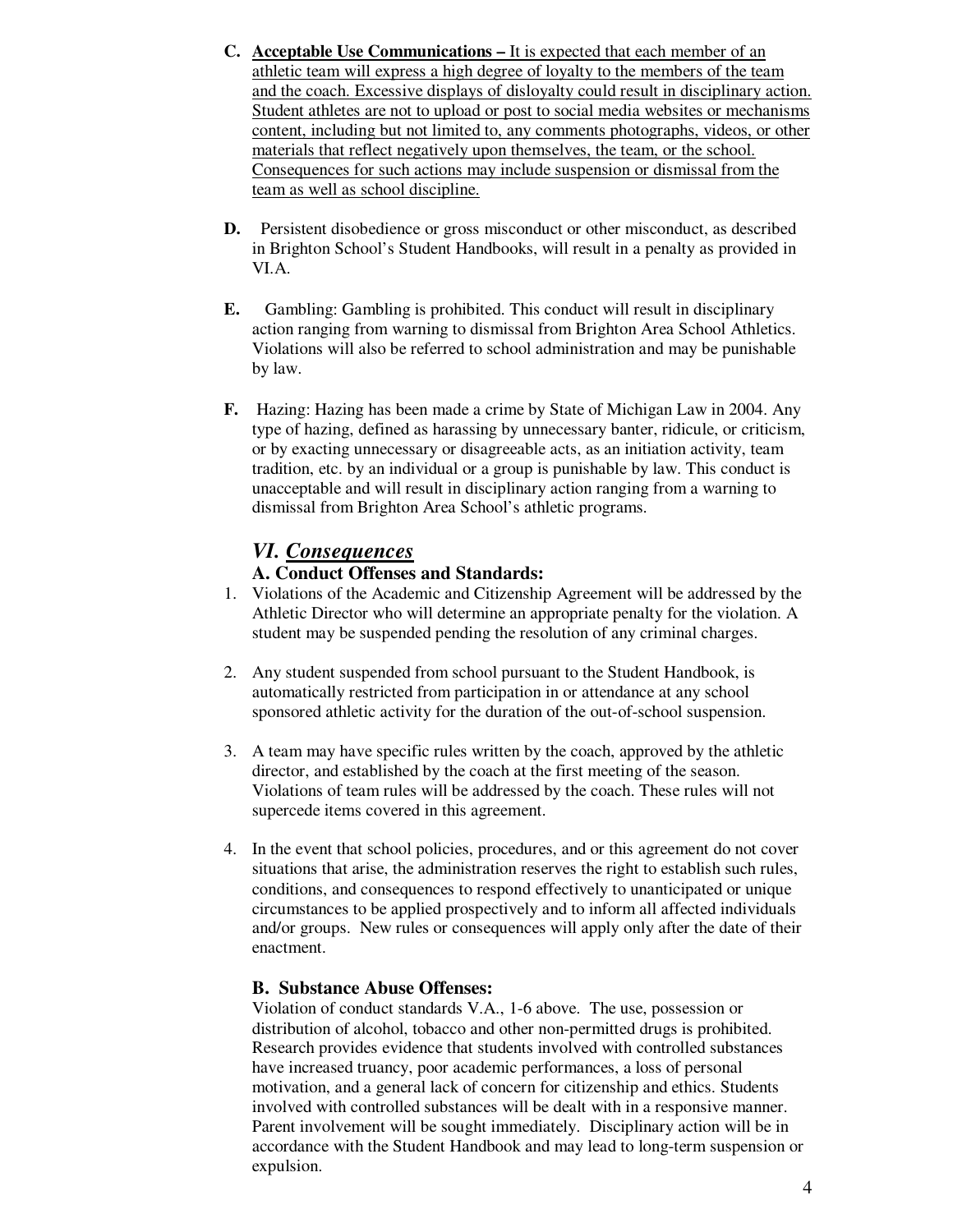- **1. Consequences of use, possession and distribution of tobacco item; use or possession of alcohol or other prohibited substances.**
- a. **First Offense:** Possession, use or distribution of tobacco, vaporizers, ecigarettes and or any like products: 20% suspension from scheduled competitions and or public performances. Possession or use of alcohol or any other prohibited substance: 30% suspension from scheduled competitions and or public performances. Note: For "out of season" 1st offenses, a student may request to do 20 hours of community service in lieu of contest or public performance suspension. Community service must be requested in writing, using the athletic departments form, preapproved by the athletic director, and said form must be resubmitted for completion approval by the athletic director, prior to a students  $1<sup>st</sup>$  official practice. Community Service must be done at a non-profit entity with-in and or servicing the boundaries of Brighton Area Schools.
- b. **Second Offense:** Possession, use or distribution of tobacco, vaporizers, ecigarettes, and or any other like products: 40% suspension from scheduled competitions and or public performances. Possession or use of alcohol or other prohibited substance: 50% suspension from scheduled competitions and or public performances.

These percentages are based upon the total number of competitions and or public performances for the season. The percentage of any suspensions will be rounded to the nearest whole number (1/2 shall be rounded up) of the scheduled number of competitions and or public performances for the current season and the suspension will apply to this number of competitions and or public performances. The current season is defined as that season in progress at the date of the offense or the student athlete's next upcoming season. The denial of participation will extend in to the athlete's next season, if necessary, to fulfill the suspension assigned. During the suspension, the athlete will participate in all practices and be dressed in street clothes at all competitions and or public performances.

 c. **Third Offense: Possession, use or distribution of tobacco, vaporizers, ecigarettes, and/or any other like products; Possession or use of alcohol or other prohibited substances:** 

Termination of participation in the Brighton Interscholastic athletics program for the remainder of the student's Middle School and/or High school career and forfeiture of all school athletic awards for that sport in the current season.

#### **2. Consequences of Distribution of Alcohol or Other Prohibited Substances (excluding Tobacco)**

**Exclusion from all interscholastic athletic activities for one calendar year. Those suspended for distribution offenses will not be eligible for the below listed "AAA" clause. NOTE: Distribution of prohibited substance may also result in suspension or expulsion from school pursuant to the School Handbook policy.** 

#### **3**. **Acknowledge, Apologize, and Amend Clause – "AAA"**

*(Applicable w/In-Season, 1st offenses only)* Student Athletes who of their own volition:

- a.) Acknowledge that they have violated the tobacco, alcohol, and drug policies listed above.
- b.) Apologize to their teammates in a team setting with their coach present.
- c.) Amend their behavior via the assessment and or treatment components listed below will be granted to a 10% reduction in suspension for first and second offenses. The assessment and treatment components are as follows: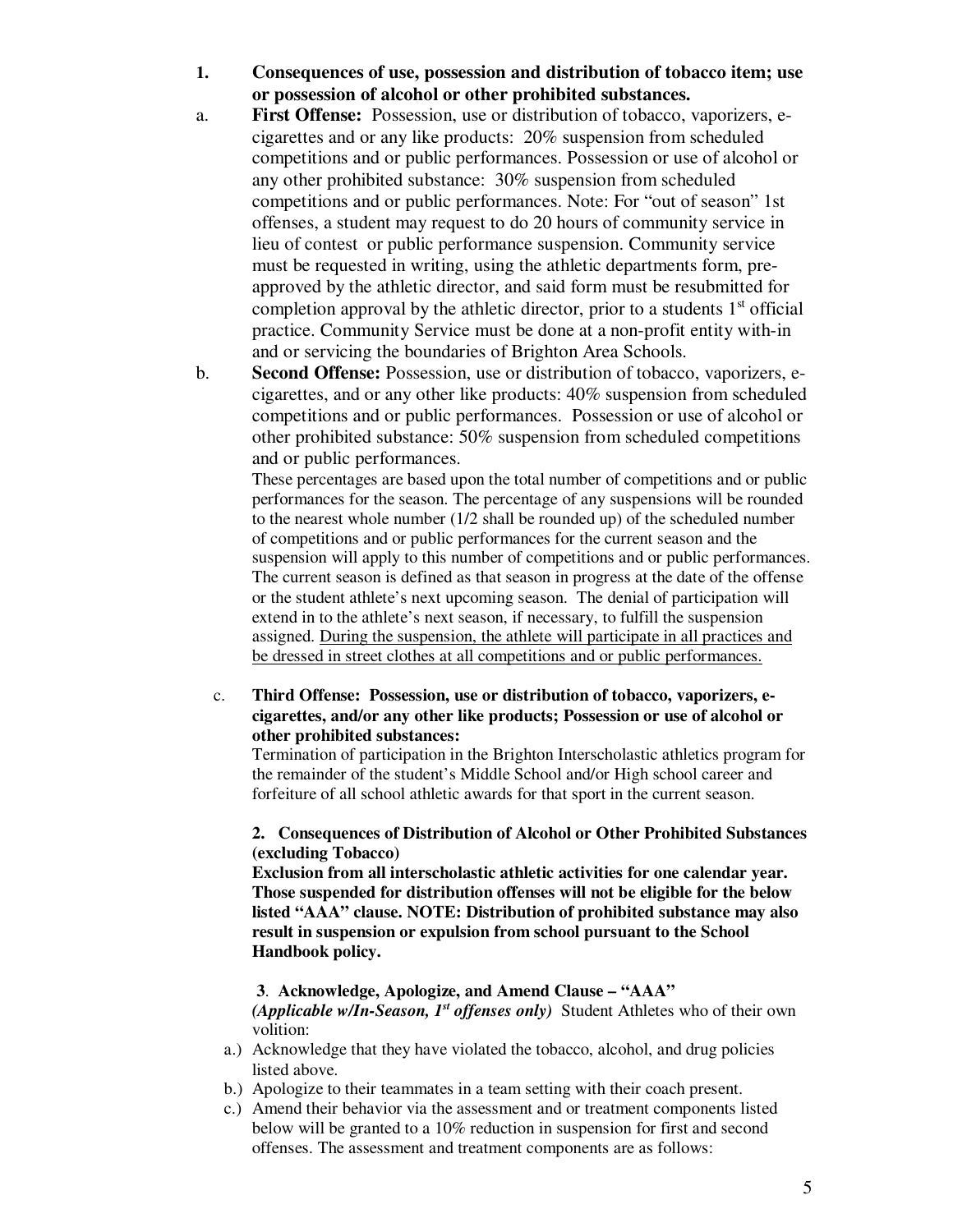1<sup>st</sup> Offenses: Tobacco – Completion of an effect of tobacco use education assignment as determined by the Director of Athletics, not to be done on school or team time. Alcohol and or Drugs- complete a recognized assessment program. 2<sup>nd</sup> Offenses: Tobacco – complete a non-school tobacco program whose documented requirements are greater than the school offered clinic. Alcohol – complete a recognized alcohol/drug rehabilitation program. **Non-completion of any of the three "AAA" steps will result in the full suspension being applied.** 

### *VII.* **Application** *of Penalties*

- **A.** Penalties will not be considered to have been served unless the athlete fully completes the season. Quitting the team is not considered "serving the penalty". Student athletes that become disruptive to the team during a suspension will be dismissed and the suspension period will be halted.
- **B.** If a subsequent offense is committed while a previous penalty is being served, the penalty for the subsequent offense will not begin until the penalty for the first offense has been served.
- *C.* The offenses will be cumulative during a student's athletic career, grades 7-12 rather than on a yearly basis.
- *D.* Should a Middle School Student incur three offenses prior to the completion of grade eight, he/she may petition in writing the Athletic Director for reinstatement at the conclusion of their ninth grade year. Also, students suspended for distribution under Section VI.B.2. may petition for reinstatement after their suspension expires. Candidates for reinstatement must meet in full both M.H.S.A.A. and B.A.S. academic requirements from the previous semester, have completed a recognized non-school treatment program, completed 100 hours of certified community service, and be willing to commit to an individualized behavior contract that offers no second chances.

### *VIII. Disciplinary Process*

The disciplinary process will be administered by the Athletic Director. Before any suspension takes effect, student and the student's parents or guardian shall be verbally informed by the Athletic Director of the alleged violation and the athlete and his parents or guardian will have an opportunity to respond to the allegations. When the Athletic Director is satisfied a violation has occurred, he/she will consult with the student's assistant principal or principal. Written notice of the violation will be presented to the student and his/her parents or guardian, which will be dated, state the violation and the consequences of the violation. If the student admits the violation, the Athletic Director will provide the student and his/her parents or guardians with a written notice of the consequence of the violation. If the student does not admit the violation, then the Athletic Director will hold a hearing within three (3) days at which time the student will be permitted to bring forth any facts, statements or witnesses regarding the matter. The Athletic Director will then make a written determination stating his finding regarding the occurrence of the violation and if the violation has occurred, the consequences for the student. The decision of the Athletic Director shall be final unless changed by the appeal process outlined in IX below. No disciplinary action will be initiated at any time later than ninety (90) days from the date of the alleged event. All suspension periods shall begin from the date of the Athletic Director's written decision or the student's admission of the violation. The athlete will be excluded from participation in contests or events pending the conclusion of any appeal period. Minor violations not resulting in a suspension shall not be subject to written notice or appeal procedures.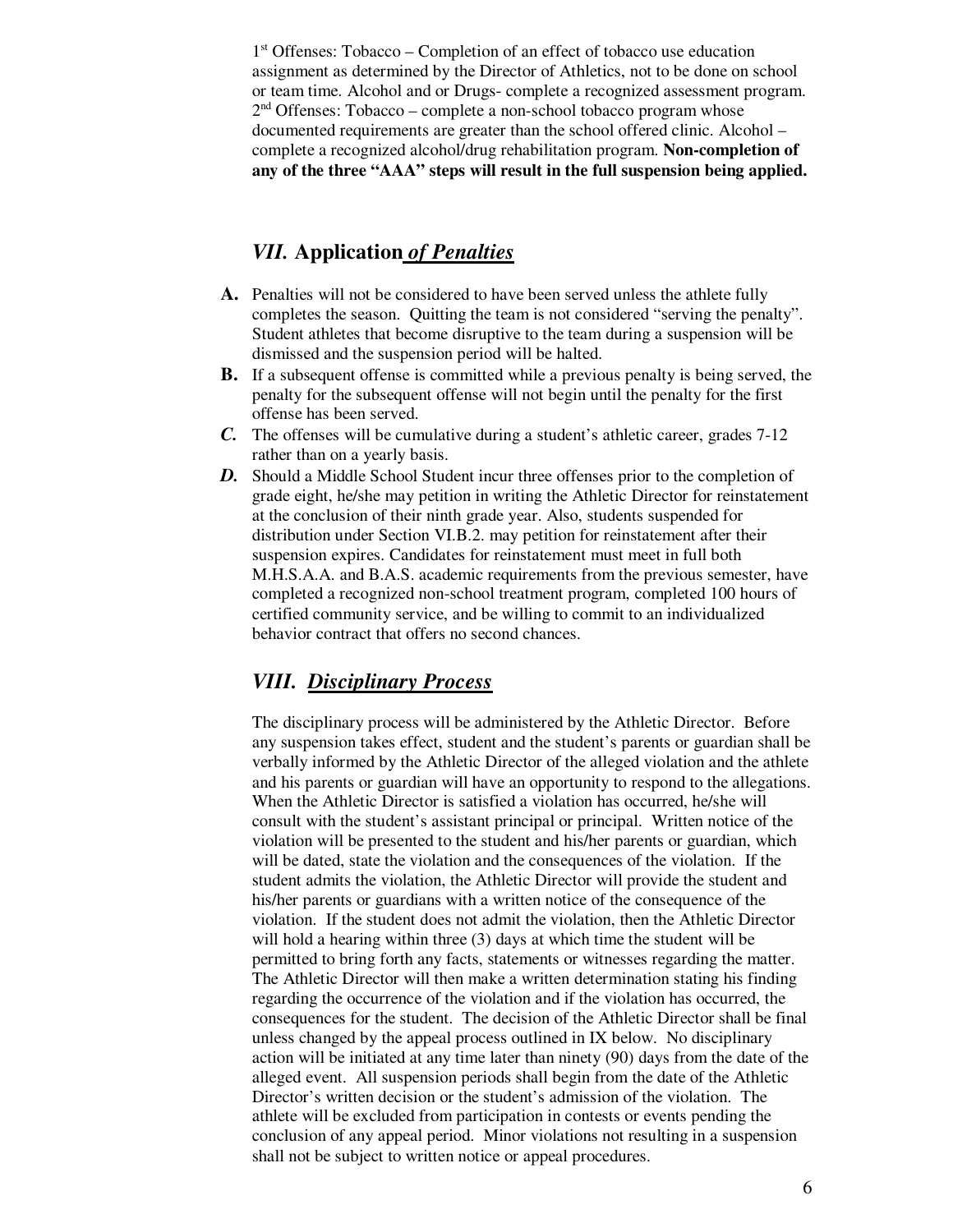### *IX.* **Appeals** *Process*

**A.** An athlete, or his/her parents or guardians may appeal a suspension decision of the Athletic Director. The request must be in writing and submitted to the building principal within five school days after receiving the Athletic Director's decision.

**B.** The building principal will review the Athletic Director's decision and make a determination as soon as possible but not more than five school days from the receipt of the appeal. Written notice of the principal's decisions shall be forwarded immediately in person or by mail to the athlete, the athlete's parent or guardian, Athletic Director and Superintendent of Schools. Every effort should be made to communicate the decision verbally and in a timely matter, however the written communication verifies the decision. The building principal's decision shall be based upon a review of all documents and statements available concerning the incident and a meeting in person with the athlete and/or his/her parents or guardians if the principal feels such meeting would be helpful in reaching a decision. Such meeting, however, is not mandatory. The principal's decision is final unless within five (5) school days after receiving the principal's decision, a written appeal is delivered to the Superintendent. **C.** A parent/guardian or student may appeal the principal's decision to the Superintendent of Schools. A written request addressed to the Superintendent within five (5) days after receiving the principal's decision must be provided. The Superintendent will review the principal's decision and make a determination as soon as possible, but not more than five (5) schooldays from the receipt of the appeal. Written notice of the Superintendent's decision shall be forwarded immediately in person or by mail to the student, the student's parent or guardian, the Athletic Director and the principal. Every effort will be made to communicate the decision verbally in a timely manner. However, the written communication will verify the decision. The Superintendent's decision shall be based upon a review of all documents and statements available concerning the incident and a meeting in person with the student and/or his/her parents or guardians if the Superintendent feels such meeting would be helpful in reaching a decision. Such meeting, however, is not mandatory. The Superintendent's decision is final and no other appeal is available.

#### *X. Revision*

School personnel, working with the parents and the community, will make every effort to ensure the consistent and equitable application of the Academic and Citizenship Agreement. Pursuant to this goal, the agreement will be reviewed in the spring of the following years by an "ad hoc" committee comprised of student/athletes, parents, coaches, teachers, and administrators. The Board of Education must approve all revisions (2022, 2024, and every other two years hereafter).